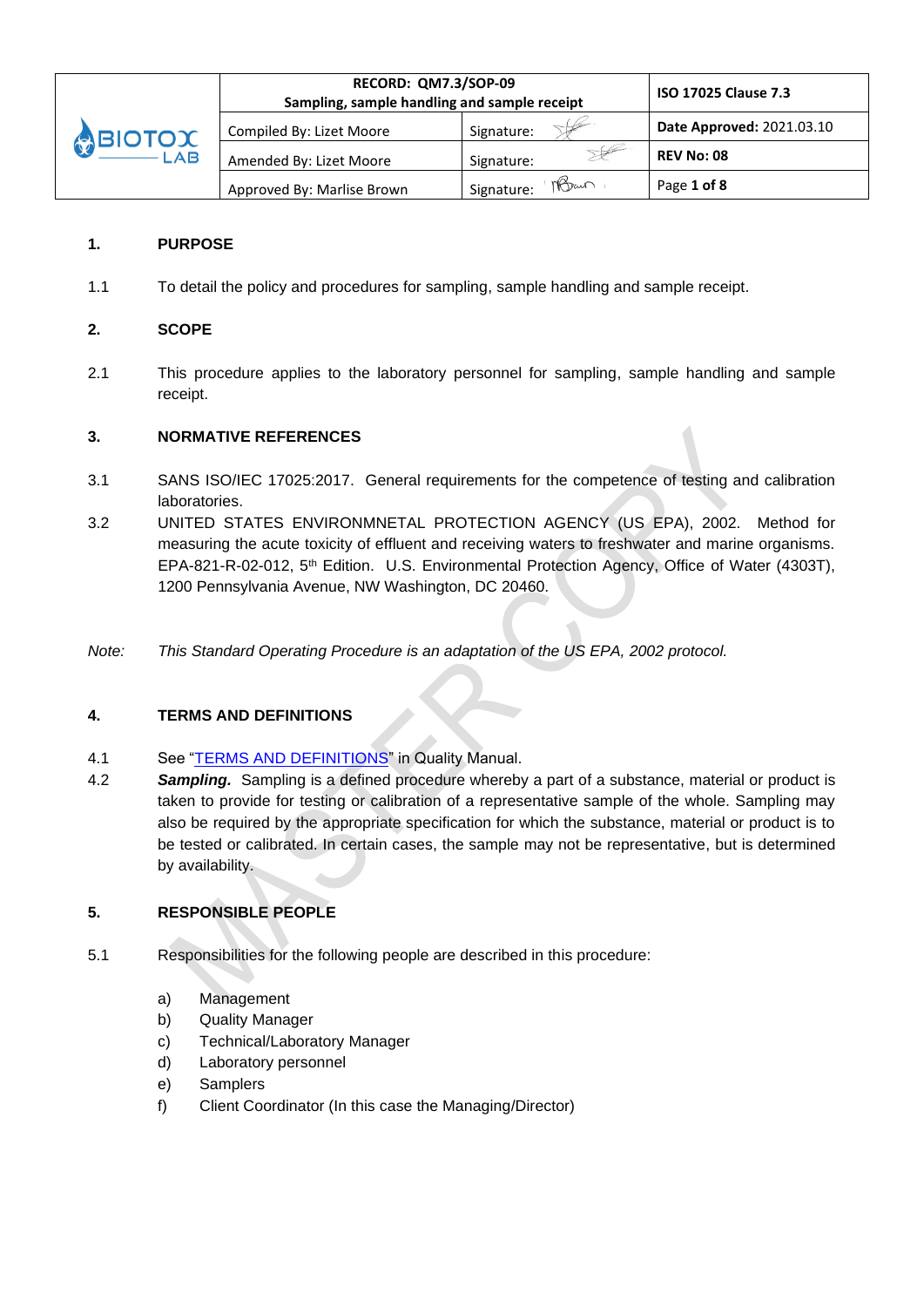|                          | RECORD: QM7.3/SOP-09<br>Sampling, sample handling and sample receipt | <b>ISO 17025 Clause 7.3</b> |                           |
|--------------------------|----------------------------------------------------------------------|-----------------------------|---------------------------|
| <b>ABIOTOX</b><br>$-LAB$ | Compiled By: Lizet Moore                                             | Signature:                  | Date Approved: 2021.03.10 |
|                          | Amended By: Lizet Moore                                              | Signature:                  | <b>REV No: 08</b>         |
|                          | Approved By: Marlise Brown                                           | nBan<br>Signature:          | Page 2 of 8               |

## **6. PROCEDURES**

## **6.1 Effluent Sampling for licence conditions**

- 6.1.1 The effluent sampling point must be the same as that specified in the licence.
- 6.1.2 Conditions for exception would be:
	- a) Better access to a sampling point between the final treatment and the discharge outfall
	- b) If the effluent is chlorinated prior to discharge to the receiving waters, it may also be desirable to take samples prior to contact with the chlorine to determine toxicity of the un-chlorinated effluent, if required, if not the total effect will be assessed for the effluent as is, depending on the purpose of the testing
	- c) In the event that there is a desire to evaluate the toxicity of the influent to publicly owned treatment works or separate process waters in industrial facilities prior to them being combined with other process waters or non-contact cooling water, additional sampling points may be chosen

Any such exception must be noted on the analysis request form (QM7.1/R-19) in the space provided.

- 6.1.3 The decision on whether to collect grab or composite samples is based on:
	- The licence.
	- The objectives of the test, and
	- An understanding of the short and long-term operations and schedules of the discharger.
- 6.1.4 If the effluent quality varies considerably with time, which can occur where holding times within the treatment facility are short, grab samples may seem preferable because of the ease of collection and the potential of observing peaks (spikes) in toxicity. However, the sampling duration of a grab sample is so short that full characterisation of an effluent over a 24 hour period would require a prohibitive number of separate samples and tests.
- 6.1.5 Collection of a 24 hour composite sample, however, may dilute toxicity spikes, and average the quality of the effluent over the sampling period.
- 6.1.6 Sampling recommendations would include:
	- Aeration during collection and transfer of effluents should be minimised to reduce the loss of volatile chemicals.
	- Ensure that the bottle is filled to the top
	- Date and name of the sample should be recorded on the sample bottle. The procedures used for effluent sample and dilution water collection should be recorded on the sample request sheet (see Request for Analysis, QM7.2/R-19), if applicable.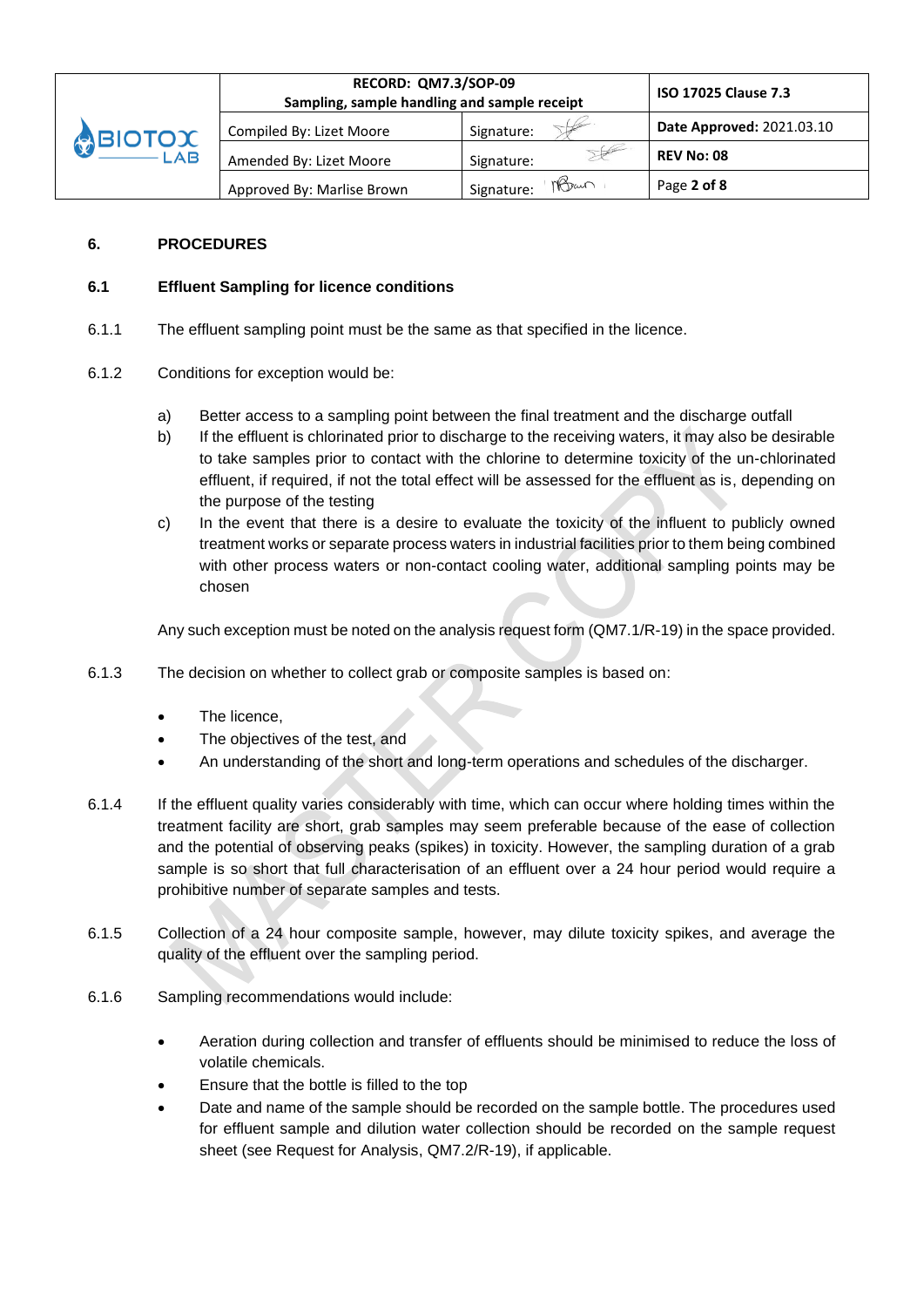

#### **6.2 The Advantages and Disadvantages of Effluent Grab and Composite Samples**

### *6.2.1 Grab samples*

#### *6.2.1.1 Advantages*

- Easy to collect; requires a minimum of equipment and on-site time
- Provide a measure of instantaneous toxicity
- Toxicity spikes are not masked by dilution

#### *6.2.1.2 Disadvantages*

- Samples are collected over a very short period of time and on a relatively infrequent basis
- The chances of detecting a spike in toxicity would depend on the frequency of sampling, and the probability of missing spikes is high.

#### *6.2.2 Composite samples*

- *6.2.2.1 Advantages*
	- A single effluent sample is collected over a 24 hour period
	- The sample is collected over a much longer period of time than grab samples and contains all toxicity spikes.

#### *6.2.2.2 Disadvantages*

- Sampling equipment is more sophisticated and expensive, and must be placed on-site for at least 24 hours
- Toxicity spikes may not be detected because they are masked by dilution with less toxic wastes.

#### **6.3 Effluent Sampling Recommendations**

- 6.3.1 Sufficient sample must be collected to perform the required toxicity and chemical tests.
- 6.3.2 A 1 ℓ container will provide sufficient sample volume for screening toxicity tests and 2 ℓ for definitive testing (basic battery of tests including a bacteria, algae, invertebrate and vertebrate), unless otherwise specified and/or requested.
- 6.3.3 Care should be taken that sediments are not contained in the bottles during water sampling.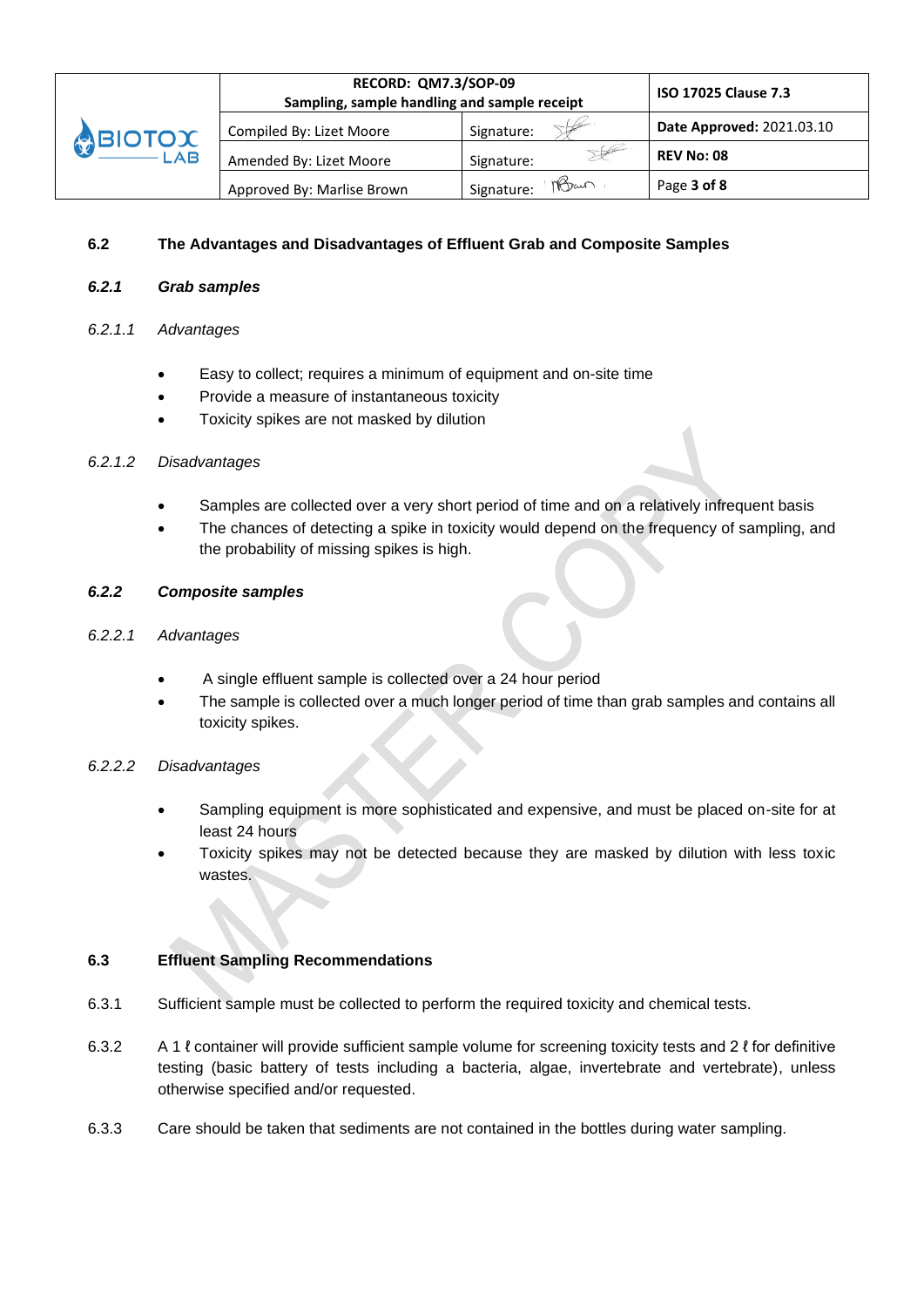|                               | RECORD: QM7.3/SOP-09<br>Sampling, sample handling and sample receipt | <b>ISO 17025 Clause 7.3</b> |                           |
|-------------------------------|----------------------------------------------------------------------|-----------------------------|---------------------------|
| <b>O TOIG</b><br>$-\angle AB$ | Compiled By: Lizet Moore                                             | Signature:                  | Date Approved: 2021.03.10 |
|                               | Amended By: Lizet Moore                                              | Signature:                  | <b>REV No: 08</b>         |
|                               | Approved By: Marlise Brown                                           | nBan<br>Signature:          | Page 4 of 8               |

6.3.4 For Ostracod and Phytotox analyses, as well as for leachate testing, at least 500g of dry sediment/soil/product should be submitted. Care should be taken to avoid large debris.

## **6.4 Sampling Methods**

## *6.4.1 Continuous discharges (US EPA, 2002)*

- If the facility discharge is continuous, but the calculated retention time of the continuously discharged effluent is less than 14 days and the variability of the effluent toxicity is unknown, at a minimum, 4 grab samples or 4 composite samples are collected over a 24 hour period. For example, a grab sample is taken every 6 hours (total of four samples) and each sample is used for a separate toxicity test, or four successive 6 hour composite samples are taken and each is used in a separate test.
- If the calculated retention time of a continuously discharged effluent is greater than 14 days, or if it can be demonstrated that the wastewater does not vary more than 10% in toxicity over a 24 hour period, regardless of retention time, a single grab sample is collected for a single toxicity test.
- The retention time of the effluent in the wastewater treatment facility may be estimated from calculations based on the volume of the retention basin and rate of wastewater inflow. However, the calculated retention time may be much greater than the actual time because of short-circuiting in the holding basin. Where short-circuiting is suspected, or sedimentation may have reduced holding basin capacity, a more accurate estimate of the retention time can be obtained by carrying out a dye study.

# *6.4.2 Intermittent discharges (US EPA, 2002)*

- If the facility discharge is intermittent, a grab sample is collected midway during each discharge period.
- Examples of intermittent discharges are:
	- o When the effluent is continuously discharged during a single 8 hour work shift (one sample is collected), or two successive 8 hour work shifts (2 samples are collected).
	- o When the facility retains the wastewater during an 8 hour work shift, and then treats and releases the wastewater as a batch discharge (1 sample is collected).
	- $\circ$  When the facility discharges wastewater to an estuary only during an outgoing tide, usually during the 4 hour following flow high tide (one sample is collected).
- At the end of a shift, clean up activities may result in the discharge of a slug of toxic waste, which may require sampling and testing.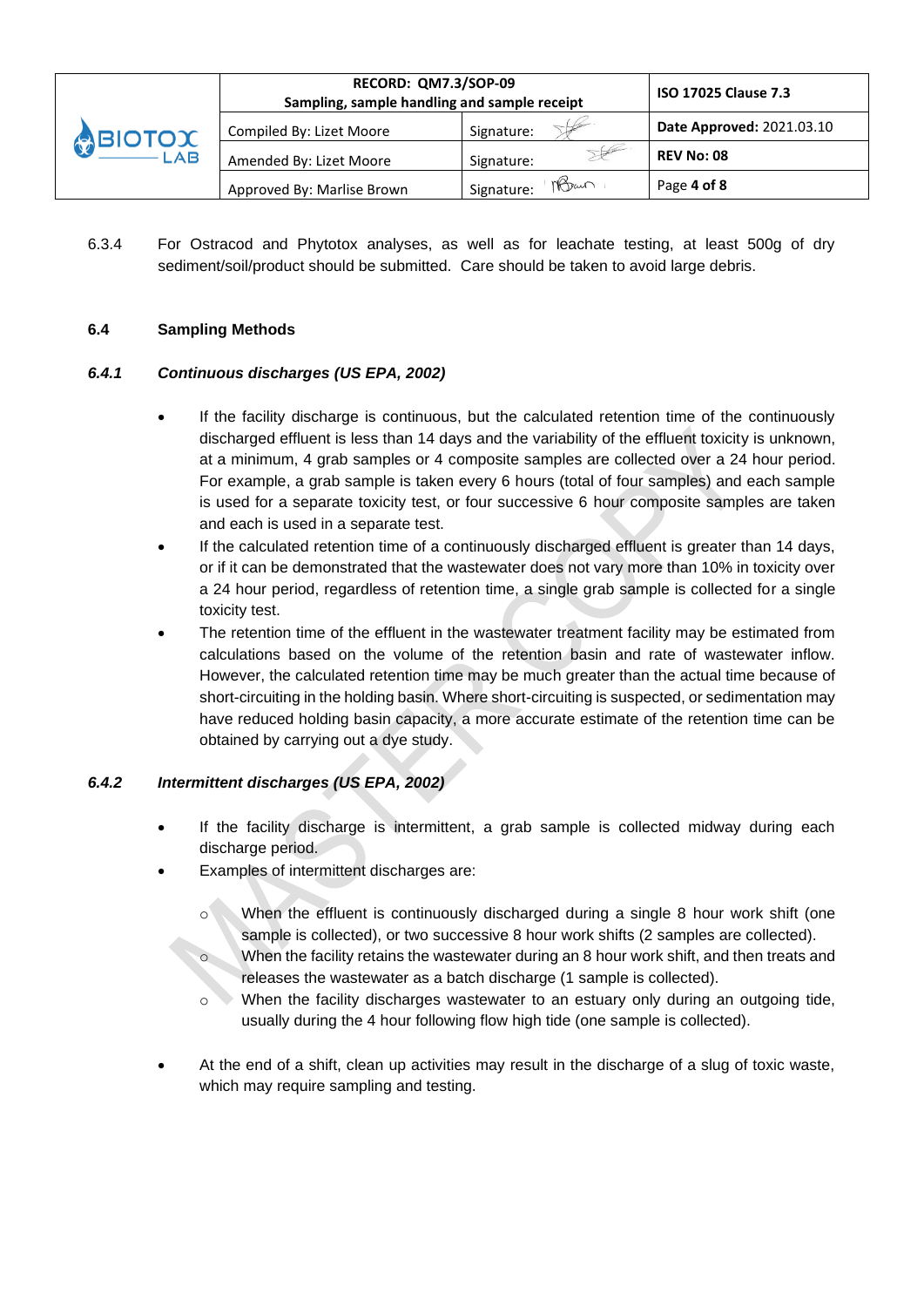|                                                                                                                                                                                                                                                                                                                                                                                             | RECORD: QM7.3/SOP-09<br>Sampling, sample handling and sample receipt | <b>ISO 17025 Clause 7.3</b> |                                  |
|---------------------------------------------------------------------------------------------------------------------------------------------------------------------------------------------------------------------------------------------------------------------------------------------------------------------------------------------------------------------------------------------|----------------------------------------------------------------------|-----------------------------|----------------------------------|
| <b>ABIOTOX</b><br>$\rule{1em}{0.15mm}$ $\rule{1em}{0.15mm}$ $\lbrack$ $\rbrack$ $\rbrack$ $\rbrack$ $\rbrack$ $\rbrack$ $\rbrack$ $\rbrack$ $\rbrack$ $\rbrack$ $\rbrack$ $\rbrack$ $\rbrack$ $\rbrack$ $\rbrack$ $\rbrack$ $\rbrack$ $\rbrack$ $\rbrack$ $\rbrack$ $\rbrack$ $\rbrack$ $\rbrack$ $\rbrack$ $\rbrack$ $\rbrack$ $\rbrack$ $\rbrack$ $\rbrack$ $\rbrack$ $\rbrack$ $\rbrack$ | Compiled By: Lizet Moore                                             | Signature:                  | <b>Date Approved: 2021.03.10</b> |
|                                                                                                                                                                                                                                                                                                                                                                                             | Amended By: Lizet Moore                                              | Signature:                  | <b>REV No: 08</b>                |
|                                                                                                                                                                                                                                                                                                                                                                                             | Approved By: Marlise Brown                                           | nBan<br>Signature:          | Page 5 of 8                      |

### **6.5 Receiving Water Sampling**

- 6.5.1 Logistical problems and difficulty in securing sampling equipment generally preclude the collection of composite receiving water samples for toxicity tests. Therefore, it is common practice to collect a single grab sample and use it throughout the test.
- 6.5.2 The sampling point is determined by the objectives of the test.
- 6.5.3 In rivers, grab samples should be collected at mid-stream and mid-depth, if accessible.
- 6.5.4 At estuarine and marine sites, samples should be collected at mid-depth.
- 6.5.5 To determine the extent of the zone of toxicity in the receiving water downstream from the outfall, receiving water samples are collected at several distances downstream from the discharge, where possible and/or applicable.
- 6.5.6 The time required for the effluent receiving-water mixture to travel to sampling points downstream from the outfall, and the rate and degree of mixing, may be difficult to ascertain. Therefore, it may not be possible to correlate downstream toxicity with effluent toxicity at the discharge point unless a dye study is performed.

#### **6.6 General Sampling Recommendation**

#### *6.6.1 Sample containers*

- 6.6.1.1 Samples are collected in clean plastic or glass (where practical) bottles.
- 6.6.1.2 Sample bottles do not necessarily have to be sterile (see method for requirements), unless otherwise specified (e.g. for microbiological analyses, as outsourced).
- 6.6.1.3 To minimise the loss of toxicity due to volatilisation of toxic constituents, all sample containers should be "completely" filled, leaving no air space between the contents and the lid as far as is possible.
- 6.6.1.4 Sample bottles are labelled at a minimum with date and sample name, located on the side of the bottle as well as on the cap.

#### *6.6.2 Sample handling*

- 6.6.2.1 Unless the samples are analysed at an on-site toxicity testing laboratory, the day of collection (or hand delivered to the testing laboratory for use on the day of collection), it is recommended that they be held at 1 - 7°C until used to inhibit microbial degradation, chemical transformations, and loss of highly volatile toxic substances.
- 6.6.2.2 Composite samples should be chilled as they are collected.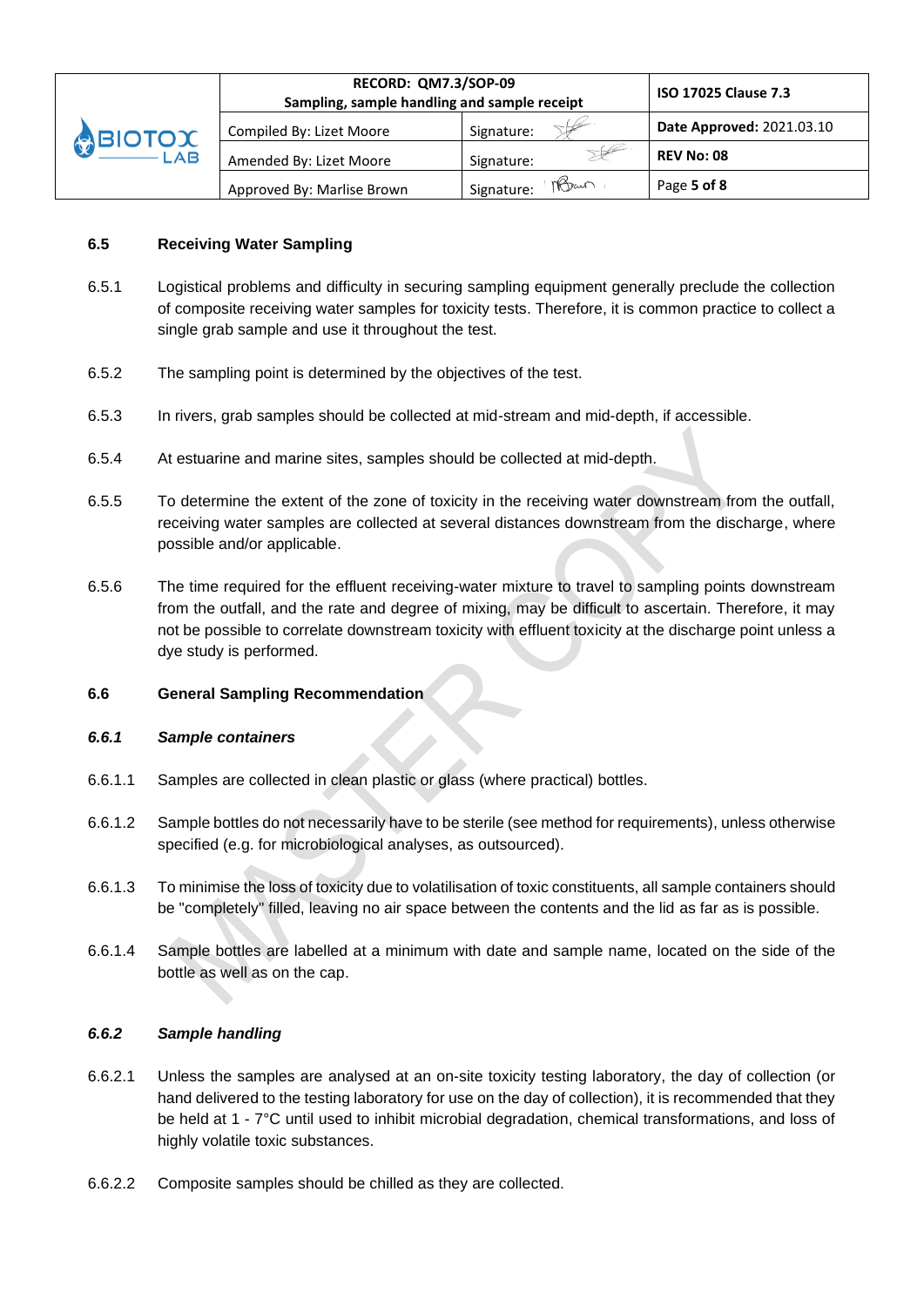|                                   | RECORD: QM7.3/SOP-09<br>Sampling, sample handling and sample receipt | <b>ISO 17025 Clause 7.3</b> |                           |
|-----------------------------------|----------------------------------------------------------------------|-----------------------------|---------------------------|
| <b>SBIOTOX</b><br>$-\mathsf{LAB}$ | Compiled By: Lizet Moore                                             | Signature:                  | Date Approved: 2021.03.10 |
|                                   | Amended By: Lizet Moore                                              | Signature:                  | <b>REV No: 08</b>         |
|                                   | Approved By: Marlise Brown                                           | MBan<br>Signature:          | Page 6 of 8               |

- 6.6.2.3 Grab samples should be chilled immediately following collection.
- 6.6.2.4 If the effluent has been chlorinated, total residual chlorine must be measured immediately following sample collection if possible and if required. The presence/potential presence of chlorine must be noted with a "(c)" next to the sample name on the sample request sheet (QM7.1/R-19).

## *6.6.3 Sample holding*

- 6.6.3.1 Sample holding time begins when the last grab sample in a series is taken (i.e., when a series of 4 grab samples are taken over a 24 hour period), or when a 24 hour composite sampling period is completed.
- 6.6.3.2 If the data from the samples are to be acceptable for use in the licence, the lapsed time (holding time) from sample collection to first use of each grab or composite sample must not exceed 72 hours as far as is practicably possible. Should this specified retention time not be met, it should be noted in the report and is applied in order to reduce the time that the samples are out of the control of the laboratory.

### *6.6.4 Shipment*

- 6.6.4.1 Samples collected for off-site toxicity testing are to be chilled to 1-7°C during or immediately after collection.
- 6.6.4.2 Sample bottles should be transported in a cooler box with ice bricks or ice packs (not frozen).
- 6.6.4.3 Sufficient ice should be placed with the sample in the shipping container to ensure that ice will still be present when the sample arrives at the laboratory and is unpacked. Insulating material should not be placed between the ice and the sample in the shipping container unless required to prevent breakage of glass sample containers.
- 6.6.4.4 Place the ice bricks vertically next to the sample, or pack the ice pack around the sample.
- 6.6.4.5 Ensure that ice bricks/ice packs are solidly frozen.
- 6.6.4.6 There should be sufficient ice bricks to keep samples cold during transportation.
- 6.6.4.7 To prevent contamination do not mix various types of samples in one cooler box, such as effluents and control waters, as far as is practicably possible.
- 6.6.4.8 All sample containers should be rinsed with source water before being filled with sample. After use with receiving water or effluents, sample bottles are punctured to prevent reuse.
- 6.6.4.9 Samples should be in an upright position and the lid securely placed to prevent leaking.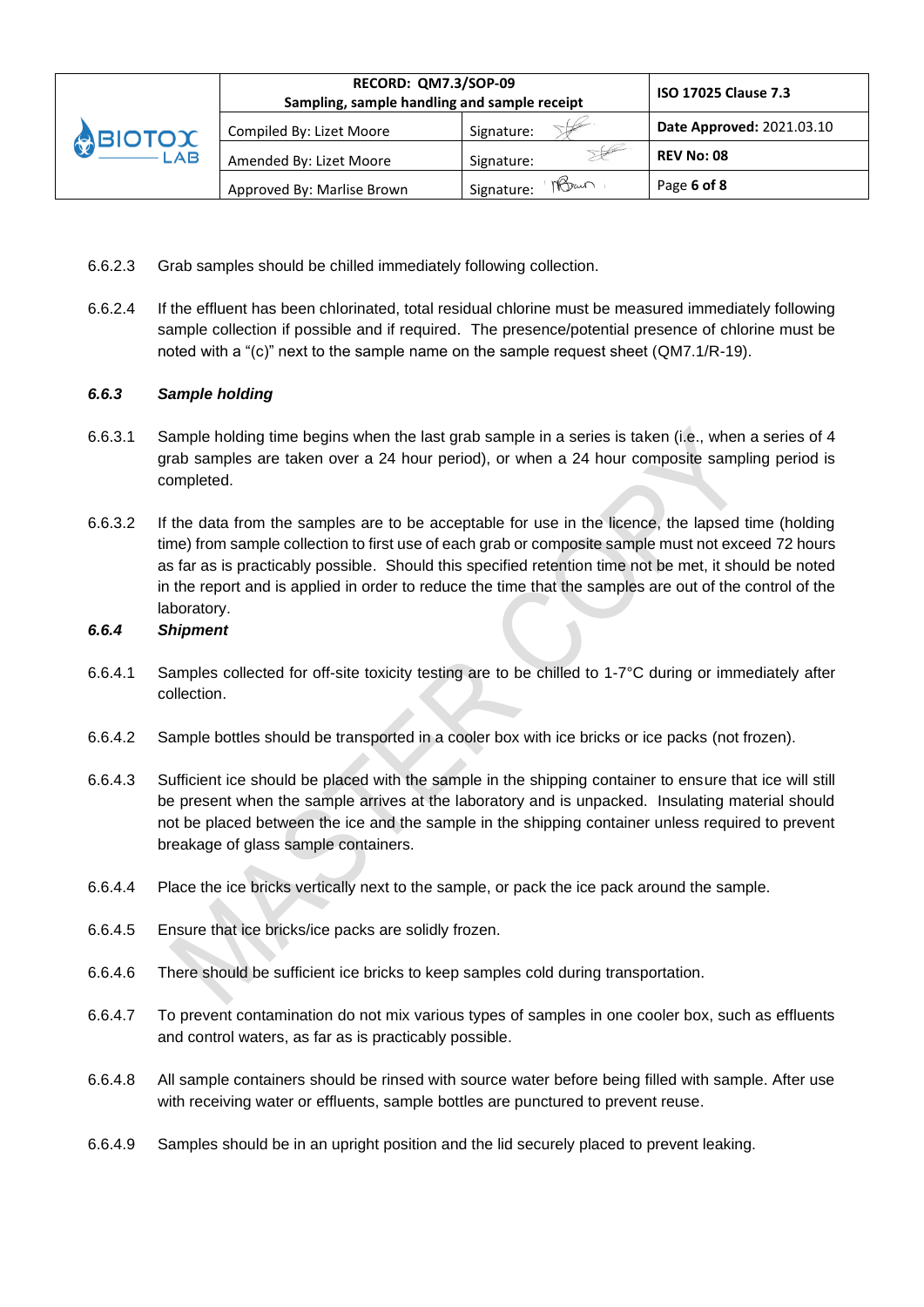|         | <b>RECORD: QM7.3/SOP-09</b><br>Sampling, sample handling and sample receipt | <b>ISO 17025 Clause 7.3</b> |                           |
|---------|-----------------------------------------------------------------------------|-----------------------------|---------------------------|
| ABIOTOX | Compiled By: Lizet Moore                                                    | Signature:                  | Date Approved: 2021.03.10 |
| $-LAB$  | Amended By: Lizet Moore                                                     | Signature:                  | <b>REV No: 08</b>         |
|         | Approved By: Marlise Brown                                                  | Man<br>Signature:           | Page 7 of 8               |

6.6.4.10 Several sample shipping options are available, including road mail, air express, bus, and courier service.

### **6.7 Sample Receipt**

- 6.7.1 Samples are received in a dedicated area by authorised staff.
- 6.7.2 Upon arrival at the laboratory, samples are logged in. It is noted on the Request for Analysis sheet if the samples have been transported in a cooler box. If the samples are not immediately prepared for testing, they are stored at 1-7°C until used. It is of utmost importance that the relevant documentation (sample request form, order number etc) is in order at the time of sample delivery in order to prevent further time laps before testing commences (sampling may not commence until all paperwork is in order, unless otherwise approved by the Managing Director).
- 6.7.3 Every effort must be made to initiate the test with an effluent sample on the day of arrival in the laboratory, and the sample holding time should not exceed 72 hours before first use as far as is practicably possible (refer to section 6.6.3.2).
- 6.7.4 The required toxicity test to be performed is specified on the Request for Analysis form, QM7.1/R-19).
- 6.7.5 Date and time of receipt of sample in the toxicity laboratory is noted.

۸

### **6.8 Access**

6.9.1 Access to samples and toxicity laboratory is restricted to authorized laboratory staff. Samples are stored in the laboratory which is access controlled.

### **6.10 Safety**

6.10.1 All samples should be treated as potentially toxic and personal protective equipment should be worn at all times when handling samples.

### **6.11 Retention**

- 6.11.1 Samples are retained in the relevant refrigerator at 1-7  $\circ$  C until the tests have been completed and all data have been classified.
- 6.11.2 After the report has been submitted to the Client, the samples are retained for a maximum period of 2 weeks during which time queries can be raised. After this, the samples will be discarded. Retention of samples is purely for verification/confirmation purposes (e.g. extremely low/high pH/EC values) as a result of potential instability and re-testing will require resampling.